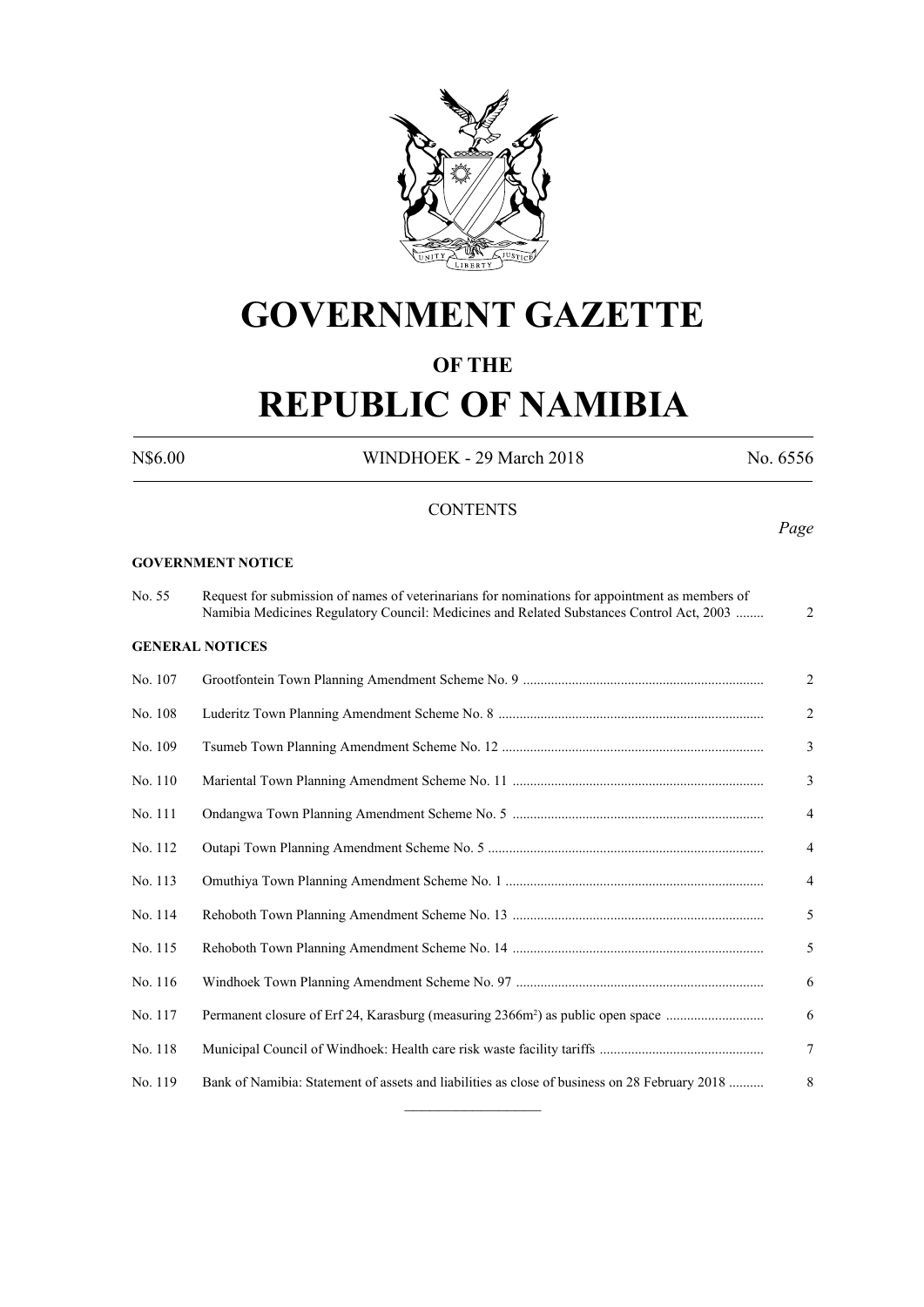# **Government Notice**

# **MINISTRY OF AGRICULTURE, WATER AND FORESTRY**

#### No. 55 2018

REQUEST FOR SUBMISSION OF NAMES OF VETERINARIANS FOR NOMINATIONS FOR APPOINTMENT AS MEMBERS OF NAMIBIA MEDICINES REGULATORY COUNCIL: MEDICINES AND RELATED SUBSTANCES CONTROL ACT, 2003

In terms of subsection (2) of section 3 of the Medicines and Related Substances Control Act, 2003 (Act No. 13 of 2003), on the written request of the Minister of Health and Social Services, I request any interested body to submit within 30 days of publication of this notice in the *Gazette*, the names of suitable qualified veterinarians for nominations for appointment as a member of the Namibia Medicines Regulatory Council in terms of subsection (1)(c) of that section.

# **A. !NARUSEB MINISTER OF AGRICULTURE, WATER AND FORESTRY** Windhoek, 12 March 2018

# **General Notices**

 $\frac{1}{2}$ 

No. 107 2018

## GROOTFONTEIN TOWN PLANNING AMENDMENT SCHEME NO. 9

Notice is hereby given in terms of Section 23 of the Town Planning Ordinance, 1954 (Ordinance No. 18 of 1954), as amended, that the Grootfontein Town Planning Amendment Scheme No. 9**,** has been submitted to the Minister of Urban and Rural Development for approval.

Copies of the Grootfontein Town Planning Amendment Scheme No. 9 and the maps, plans, documents and other relevant matters are lying for inspection during office hours at the Municipality of Grootfontein and also at the Namibia Planning Advisory Board (NAMPAB), Ministry of Urban and Rural Development, 2nd Floor, Room 234, GRN Office Park, Windhoek.

Any person who wishes to object to the approval of the Town Planning Scheme, should lodge objections in writing to the Secretary, Namibia Planning Advisory Board (NAMPAB), Private Bag 13289, Windhoek on or before 17 May 2018.

# **D. D. BEUKES CHAIRMAN NAMIBIA PLANNING ADVISORY BOARD**

No. 108 2018

#### LŰDERITZ TOWN PLANNING AMENDMENT SCHEME NO. 8

 $\frac{1}{2}$ 

Notice is hereby given in terms of Section 23 of the Town Planning Ordinance, 1954 (Ordinance No. 18 of 1954), as amended, that the Lüderitz Town Planning Amendment Scheme No. 8**,** has been submitted to the Minister of Urban and Rural Development for approval.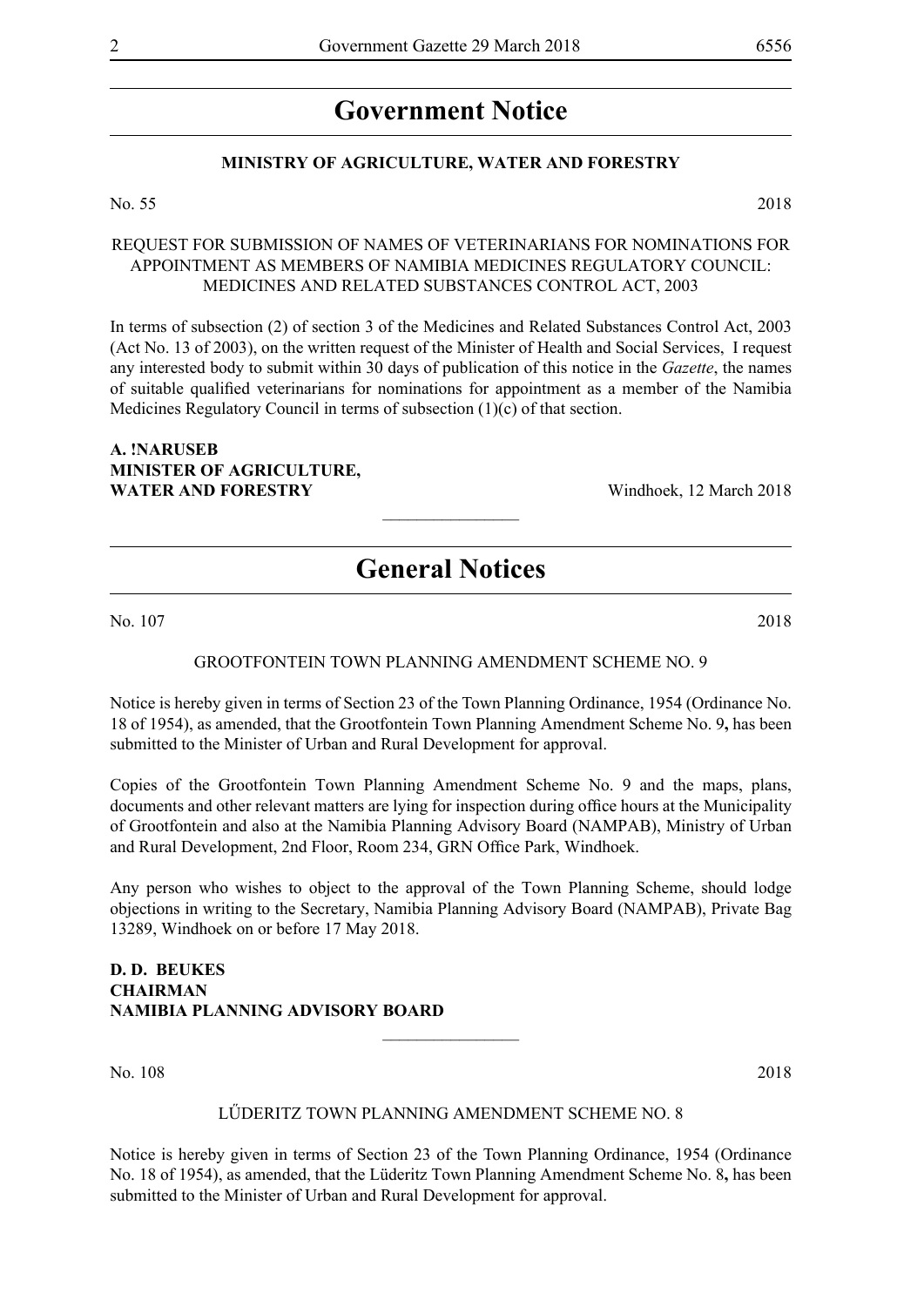Copies of the Lüderitz Town Planning Amendment Scheme No. 8 and the maps, plans, documents and other relevant matters are lying for inspection during office hours at the Lüderitz Town Council and also at the Namibia Planning Advisory Board (NAMPAB), Ministry of Urban and Rural Development, 2nd Floor, Room 234, GRN Office Park, Windhoek.

Any person who wishes to object to the approval of the Town Planning Scheme, should lodge objections in writing to the Secretary, Namibia Planning Advisory Board (NAMPAB), Private Bag 13289, Windhoek on or before 17 May 2018.

# **D. D. BEUKES CHAIRMAN NAMIBIA PLANNING ADVISORY BOARD**

No. 109 2018

### TSUMEB TOWN PLANNING AMENDMENT SCHEME NO. 12

 $\overline{\phantom{a}}$  , where  $\overline{\phantom{a}}$ 

Notice is hereby given in terms of Section 23 of the Town Planning Ordinance, 1954 (Ordinance No. 18 of 1954), as amended, that the Tsumeb Town Planning Amendment Scheme No. 12**,** has been submitted to the Minister of Urban and Rural Development for approval.

Copies of the Tsumeb Town Planning Amendment Scheme No. 12 and the maps, plans, documents and other relevant matters are lying for inspection during office hours at the Municipality of Tsumeb and also at the Namibia Planning Advisory Board (NAMPAB), Ministry of Urban and Rural Development, 2nd Floor, Room 234, GRN Office Park, Windhoek.

Any person who wishes to object to the approval of the Town Planning Scheme, should lodge objections in writing to the Secretary, Namibia Planning Advisory Board (NAMPAB), Private Bag 13289, Windhoek on or before 17 May 2018.

# **D. D. BEUKES CHAIRMAN NAMIBIA PLANNING ADVISORY BOARD**

No. 110 2018

#### MARIENTAL TOWN PLANNING AMENDMENT SCHEME NO. 11

 $\frac{1}{2}$ 

Notice is hereby given in terms of Section 23 of the Town Planning Ordinance, 1954 (Ordinance No. 18 of 1954), as amended, that the Mariental Town Planning Amendment Scheme No. 11**,** has been submitted to the Minister of Urban and Rural Development for approval.

Copies of the Mariental Town Planning Amendment Scheme No. 11 and the maps, plans, documents and other relevant matters are lying for inspection during office hours at the Municipality of Mariental and also at the Namibia Planning Advisory Board (NAMPAB), Ministry of Urban and Rural Development, 2nd Floor, Room 234, GRN Office Park, Windhoek.

Any person who wishes to object to the approval of the Town Planning Scheme, should lodge objections in writing to the Secretary, Namibia Planning Advisory Board (NAMPAB), Private Bag 13289, Windhoek on or before 17 May 2018.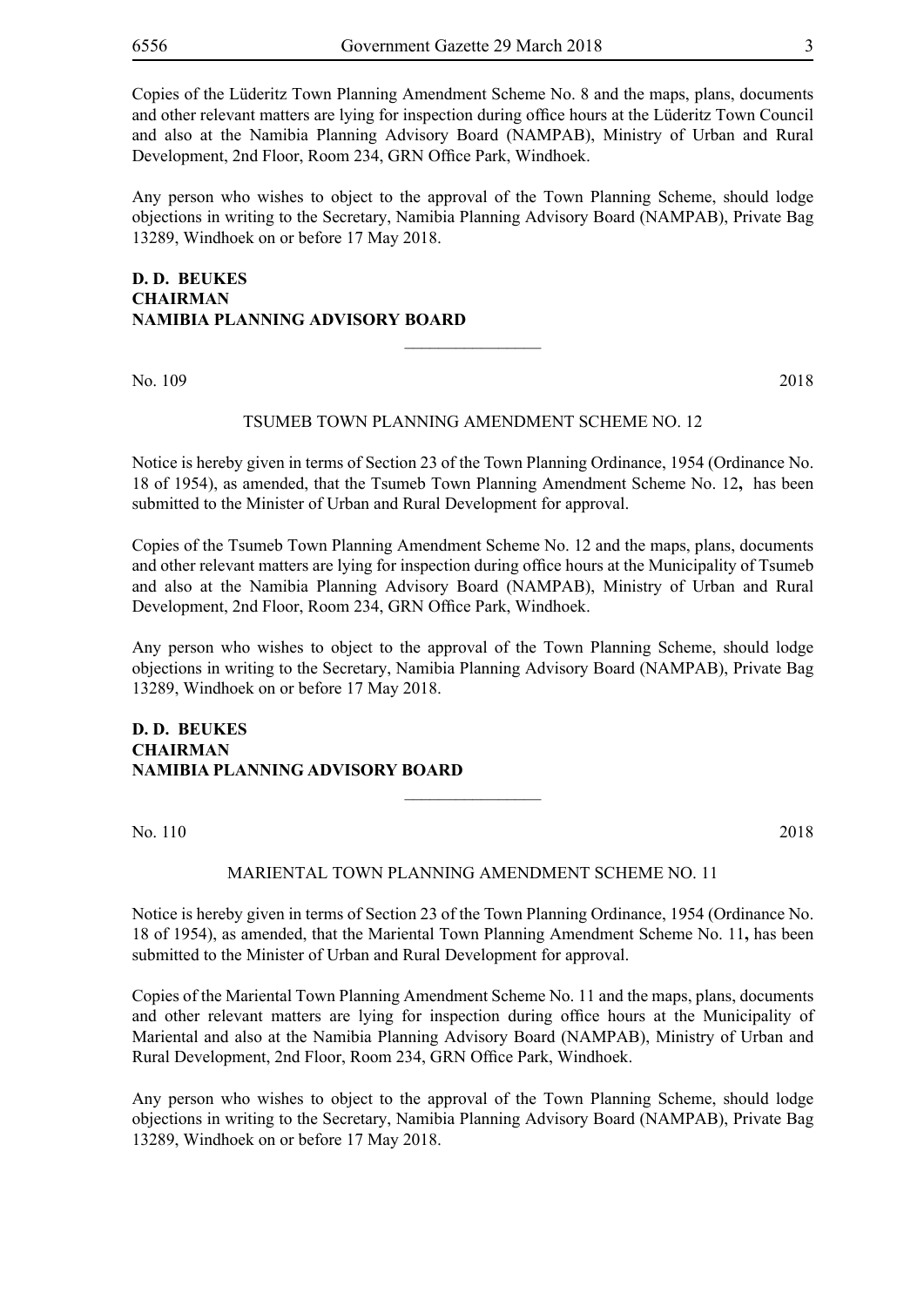# **D. D. BEUKES CHAIRMAN NAMIBIA PLANNING ADVISORY BOARD**

No. 111 2018

#### ONDANGWA TOWN PLANNING AMENDMENT SCHEME NO. 5

 $\frac{1}{2}$ 

Notice is hereby given in terms of Section 23 of the Town Planning Ordinance, 1954 (Ordinance No. 18 of 1954), as amended, that the Ondangwa Town Planning Amendment Scheme No. 5**,** has been submitted to the Minister of Urban and Rural Development for approval.

Copies of the Ondangwa Town Planning Amendment Scheme No. 5 and the maps, plans, documents and other relevant matters are lying for inspection during office hours at the Town Council of Ondangwa and also at the Namibia Planning Advisory Board (NAMPAB), Ministry of Urban and Rural Development, 2nd Floor, Room 234, GRN Office Park, Windhoek.

Any person who wishes to object to the approval of the Town Planning Scheme, should lodge objections in writing to the Secretary, Namibia Planning Advisory Board (NAMPAB), Private Bag 13289, Windhoek on or before 17 May 2018.

# **D. D. BEUKES CHAIRMAN NAMIBIA PLANNING ADVISORY BOARD**

No. 112 2018

#### OUTAPI TOWN PLANNING AMENDMENT SCHEME NO. 5

 $\overline{\phantom{a}}$  , where  $\overline{\phantom{a}}$ 

Notice is hereby given in terms of Section 23 of the Town Planning Ordinance, 1954 (Ordinance No. 18 of 1954), as amended, that the Outapi Town Planning Amendment Scheme No. 5**,** has been submitted to the Minister of Urban and Rural Development for approval.

Copies of the Outapi Town Planning Amendment Scheme No. 5 and the maps, plans, documents and other relevant matters are lying for inspection during office hours at the Town Council of Outapi and also at the Namibia Planning Advisory Board (NAMPAB), Ministry of Urban and Rural Development, 2nd Floor, Room 234, GRN Office Park, Windhoek.

Any person who wishes to object to the approval of the Town Planning Scheme, should lodge objections in writing to the Secretary, Namibia Planning Advisory Board (NAMPAB), Private Bag 13289, Windhoek on or before 17 May 2018.

# **D. D. BEUKES CHAIRMAN NAMIBIA PLANNING ADVISORY BOARD**

No. 113 2018

#### OMUTHIYA TOWN PLANNING AMENDMENT SCHEME NO. 1

 $\overline{\phantom{a}}$  , where  $\overline{\phantom{a}}$ 

Notice is hereby given in terms of Section 23 of the Town Planning Ordinance, 1954 (Ordinance No. 18 of 1954), as amended, that the Omuthiya Town Planning Amendment Scheme No. 1**,** has been submitted to the Minister of Urban and Rural Development for approval.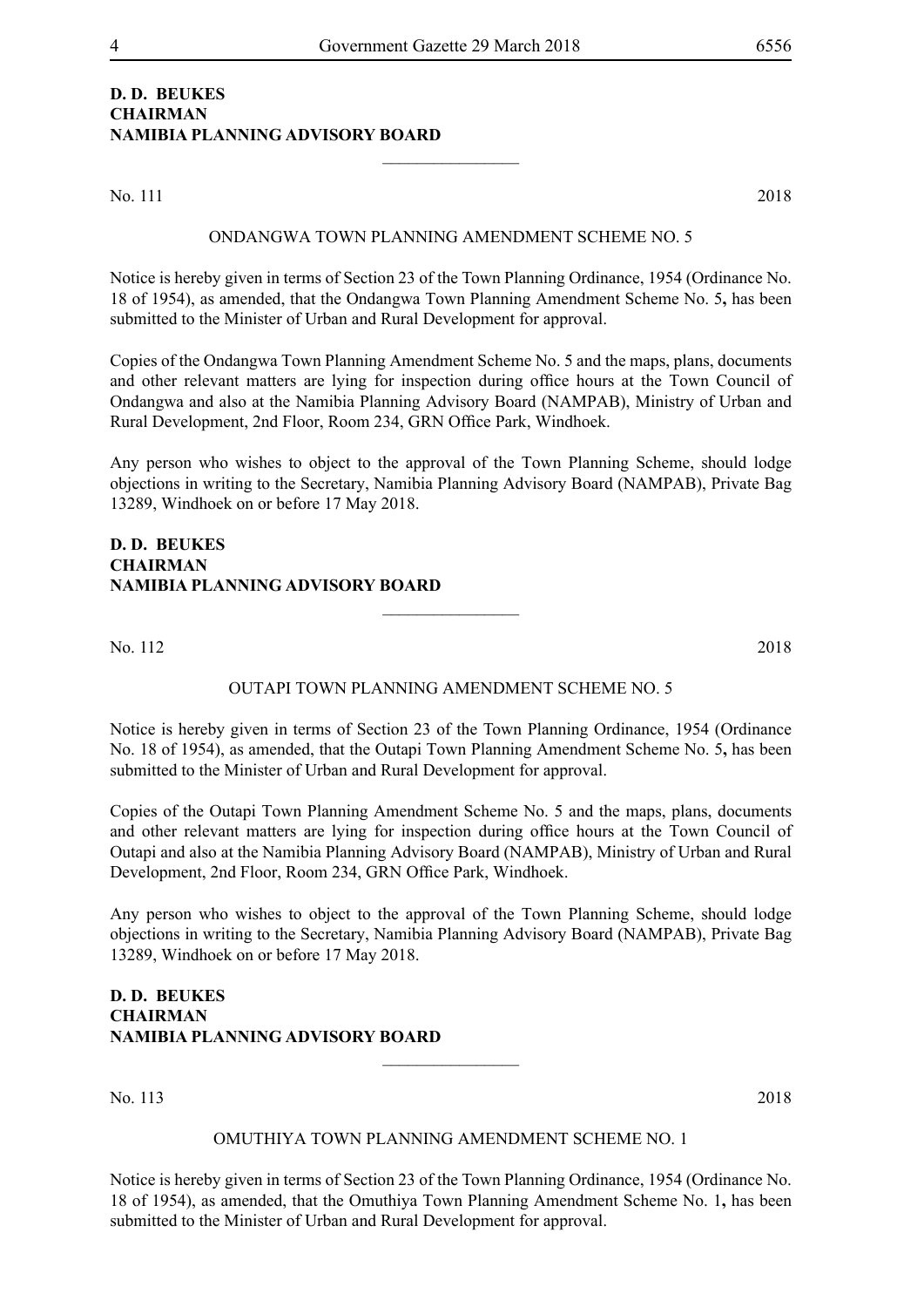Copies of the Omuthiya Town Planning Amendment Scheme No. 1 and the maps, plans, documents and other relevant matters are lying for inspection during office hours at the Town Council of Omuthiya and also at the Namibia Planning Advisory Board (NAMPAB), Ministry of Urban and Rural Development, 2nd Floor, Room 234, GRN Office Park, Windhoek.

Any person who wishes to object to the approval of the Town Planning Scheme, should lodge objections in writing to the Secretary, Namibia Planning Advisory Board (NAMPAB), Private Bag 13289, Windhoek on or before 17 May 2018.

# **D. D. BEUKES CHAIRMAN NAMIBIA PLANNING ADVISORY BOARD**

No. 114 2018

#### REHOBOTH TOWN PLANNING AMENDMENT SCHEME NO. 13

 $\overline{\phantom{a}}$  , where  $\overline{\phantom{a}}$ 

Notice is hereby given in terms of Section 23 of the Town Planning Ordinance, 1954 (Ordinance No. 18 of 1954), as amended, that the Rehoboth Town Planning Amendment Scheme No. 13**,** has been submitted to the Minister Urban and Rural Development for approval.

Copies of the Rehoboth Town Planning Amendment Scheme No. 13 and the maps, plans, documents and other relevant matters are lying for inspection during office hours at the Rehoboth Town Council and also at the Namibia Planning Advisory Board (NAMPAB), Ministry of Urban and Rural Development, 2nd Floor, Room 234, GRN Office Park, Windhoek.

Any person who wishes to object to the approval of the Town Planning Scheme, should lodge objections in writing to the Secretary, Namibia Planning Advisory Board (NAMPAB), Private Bag 13289, Windhoek on or before 17 May 2018.

# **D. D. BEUKES CHAIRMAN NAMIBIA PLANNING ADVISORY BOARD**

No. 115 2018

#### REHOBOTH TOWN PLANNING AMENDMENT SCHEME NO. 14

 $\frac{1}{2}$ 

Notice is hereby given in terms of Section 23 of the Town Planning Ordinance, 1954 (Ordinance No. 18 of 1954), as amended, that the Rehoboth Town Planning Amendment Scheme No. 14**,** has been submitted to the Minister Urban and Rural Development for approval.

Copies of the Rehoboth Town Planning Amendment Scheme No. 14 and the maps, plans, documents and other relevant matters are lying for inspection during office hours at the Rehoboth Town Council and also at the Namibia Planning Advisory Board (NAMPAB), Ministry of Urban and Rural Development, 2nd Floor, Room 234, GRN Office Park, Windhoek.

Any person who wishes to object to the approval of the Town Planning Scheme, should lodge objections in writing to the Secretary, Namibia Planning Advisory Board (NAMPAB), Private Bag 13289, Windhoek on or before 17 May 2018.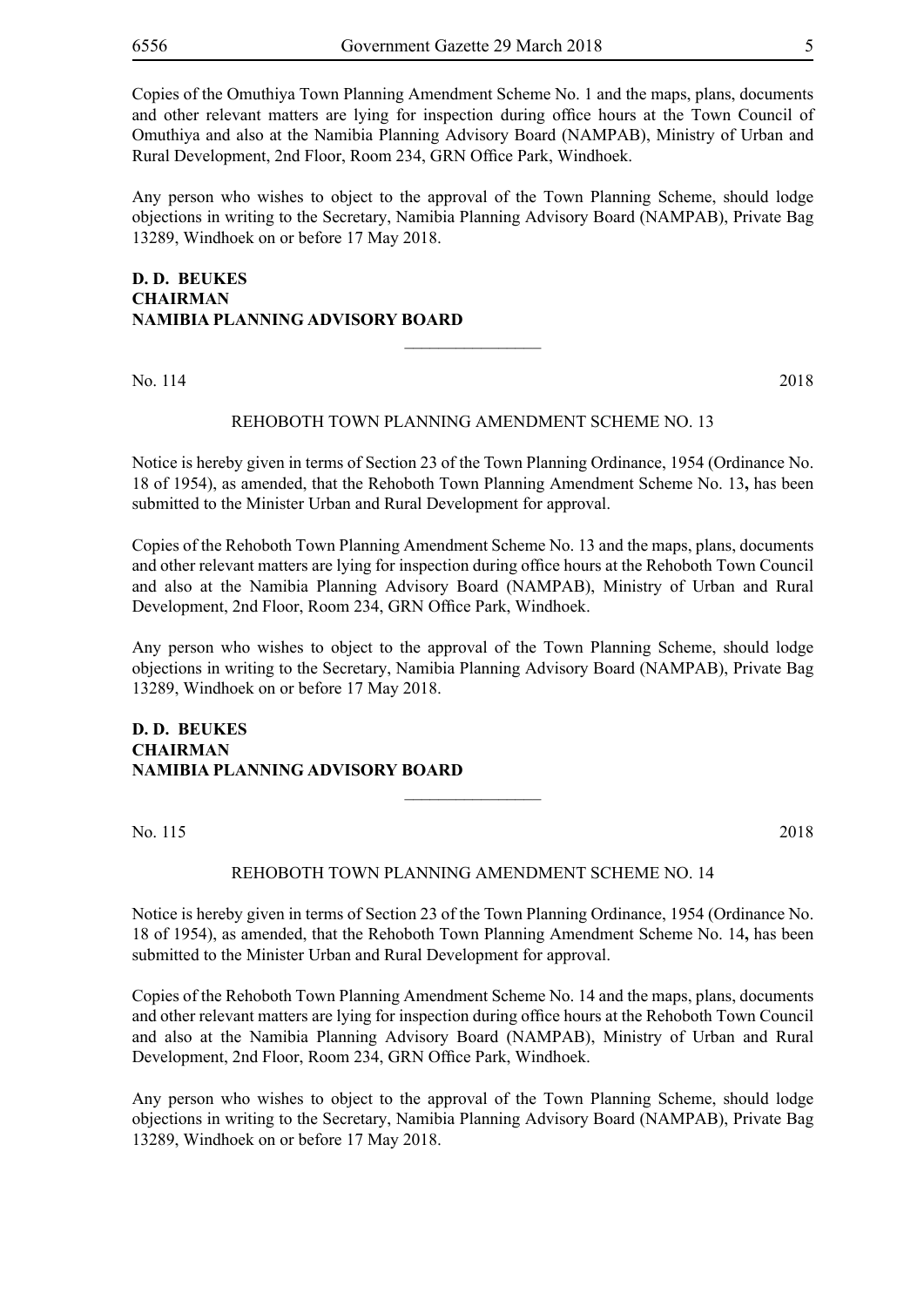# **D. D. BEUKES CHAIRMAN NAMIBIA PLANNING ADVISORY BOARD**

No. 116 2018

#### WINDHOEK TOWN PLANNING AMENDMENT SCHEME NO. 97

 $\frac{1}{2}$ 

Notice is hereby given in terms of Section 23 of the Town Planning Ordinance, 1954 (Ordinance No. 18 of 1954), as amended, that the Windhoek Town Planning Amendment Scheme No. 97**,** has been submitted to the Minister Urban and Rural Development for approval.

Copies of the Windhoek Town Planning Amendment Scheme No. 97 and the maps, plans, documents and other relevant matters are lying for inspection during office hours at the Municipality of Windhoek and also at the Namibia Planning Advisory Board (NAMPAB), Ministry of Urban and Rural Development, 2nd Floor, Room 234, GRN Office Park, Windhoek.

Any person who wishes to object to the approval of the Town Planning Scheme, should lodge objections in writing to the Secretary, Namibia Planning Advisory Board (NAMPAB), Private Bag 13289, Windhoek on or before 17 May 2018.

# **D. D. BEUKES CHAIRMAN NAMIBIA PLANNING ADVISORY BOARD**

No. 117 2018

## THE PERMANENT CLOSURE OF ERF 24, KARASBURG (MEASURING 2366M2 ) AS PUBLIC OPEN SPACE

 $\overline{\phantom{a}}$  , where  $\overline{\phantom{a}}$ 

Notice is hereby given in terms of Section 50(3)(a)(ii) of the Local Authorities Act, 1992 (Act No. 23 of 1992) that the Municipality of Karasburg intends to permanently close Erf 24, Karasburg, measuring 2366m<sup>2</sup> as a 'Public Open Space'. The intended closure is to enable Council to rezone the portion to 'business' and to transfer the erf to the Namibia Development Corporation. Erf 24 is part of the Karasburg Business Park and is currently accommodates the U-Save supermarket.

> PERMANENT CLOSURE OF ERF 24, KARASBURG (MEASURING 2366M2 ) AS PUBLIC OPEN SPACE

Further take notice that the locality plan of the erf lies for inspection during normal office hours at the Karasburg Municipal offices, Park Street, Karasburg.

Further take notice that any person objecting to the proposed permanent closure as indicated above may lodge such objection together with the grounds thereof, with the Chief Executive Officer, Karasburg Municipality and with the applicant in writing before or on FRIDAY, 13 APRIL 2018.

**APPLICANT: DU TOIT TOWN PLANNING CONSULTANT P.O. Box 6871 AUSSPANNPLATZ WINDHOEK Tel 061-248010 Fax: 061-248608**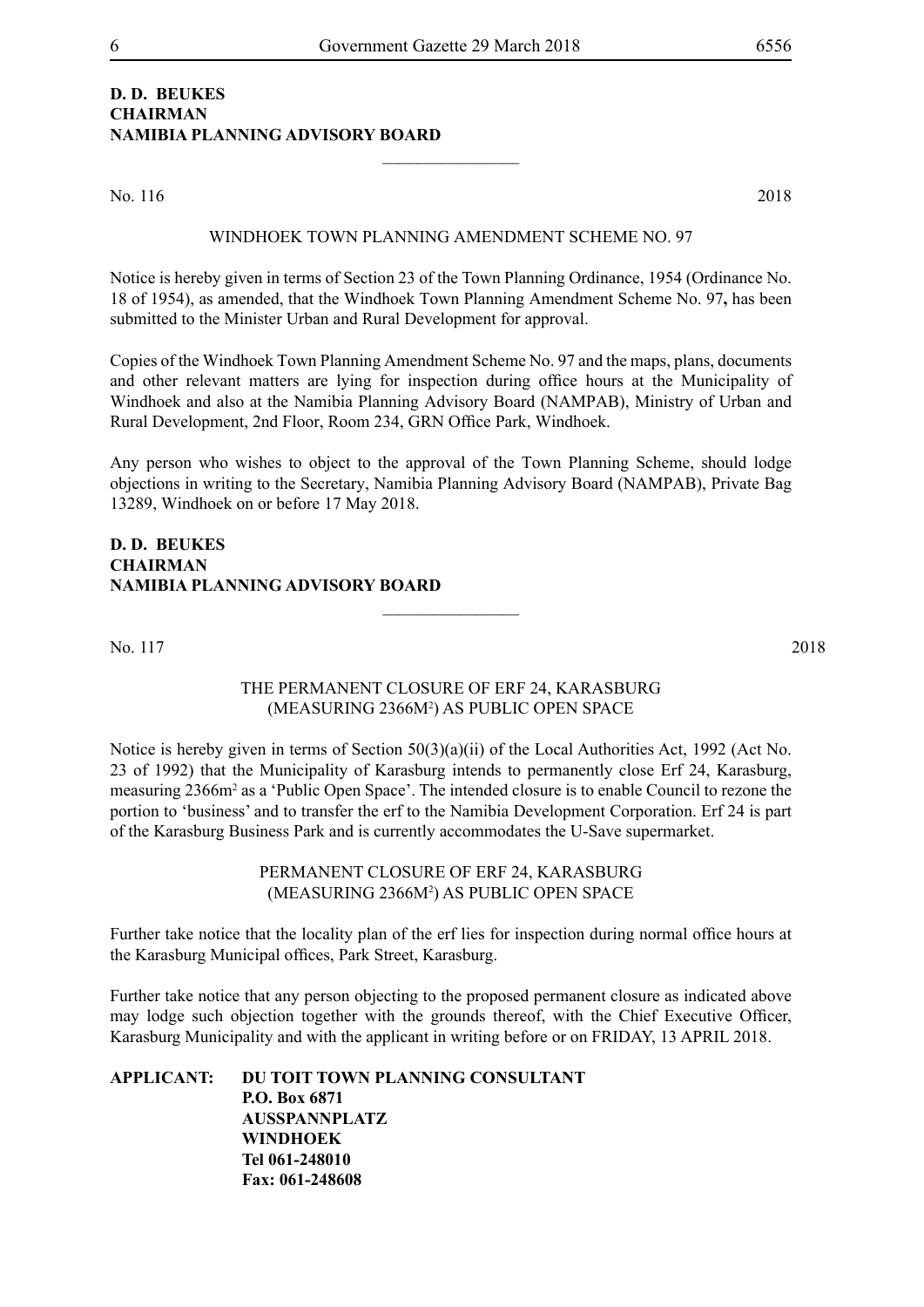# **THE CHIEF EXECUTIVE OFFICE KARASBURG MUNICIPALITY P O BOX 33 KARASBURG**

# **MUNICIPAL COUNCIL OF WINDHOEK**

 $\overline{\phantom{a}}$  , where  $\overline{\phantom{a}}$ 

No. 118 2018

# HEALTH CARE RISK WASTE FACILITY TARIFFS

The Council of the Municipality of Windhoek, under Section 30(1)(u) of the Local Authorities Act, 1992 (Act No. 23 of 1992), has determined the tariffs, as they appear in the Schedule below, for the Health Care Risk Waste Facility:

## **SCHEDULE**

| <b>Health Care Risk Waste (HCRW) Facility Tariffs 2018</b>         |               |                |
|--------------------------------------------------------------------|---------------|----------------|
| <b>Tariffs</b>                                                     | <b>Amount</b> | Unit           |
|                                                                    | (Excl. VAT)   |                |
|                                                                    | N\$           |                |
| <b>HCRW</b> treatment for WHK residents                            | 27.10         | per kg         |
| <b>HCRW</b> treatment for Non-WHK residents                        | 33.90         | per kg         |
| Transportation of HCRW within WHK (8 containers and more)          | 379.15        | per removal    |
| Transportation of HCRW within WHK (1-7 containers)                 | 54.95         | per container  |
| Transportation of HCRW from outside WHK (excludes treatment costs) |               |                |
| Gobabis                                                            | 160.00        | per container  |
| Okahandja                                                          | 86.00         | per container  |
| Rehoboth                                                           | 96.00         | per container  |
| <b>Container Replacement</b>                                       | 350.00        | per container  |
| <b>Charge for Non-compliance to site requirements</b>              |               |                |
| Incorrect waste in containers                                      | 500           | per container  |
| License expired                                                    | 500           | per occurrence |
| Containers not sealed                                              | 500           | per occurrence |
| Incorrect completion of waste manifest document                    | 500           | per occurrence |
| No Waste Manifest accompanying the waste                           | 500           | per occurrence |